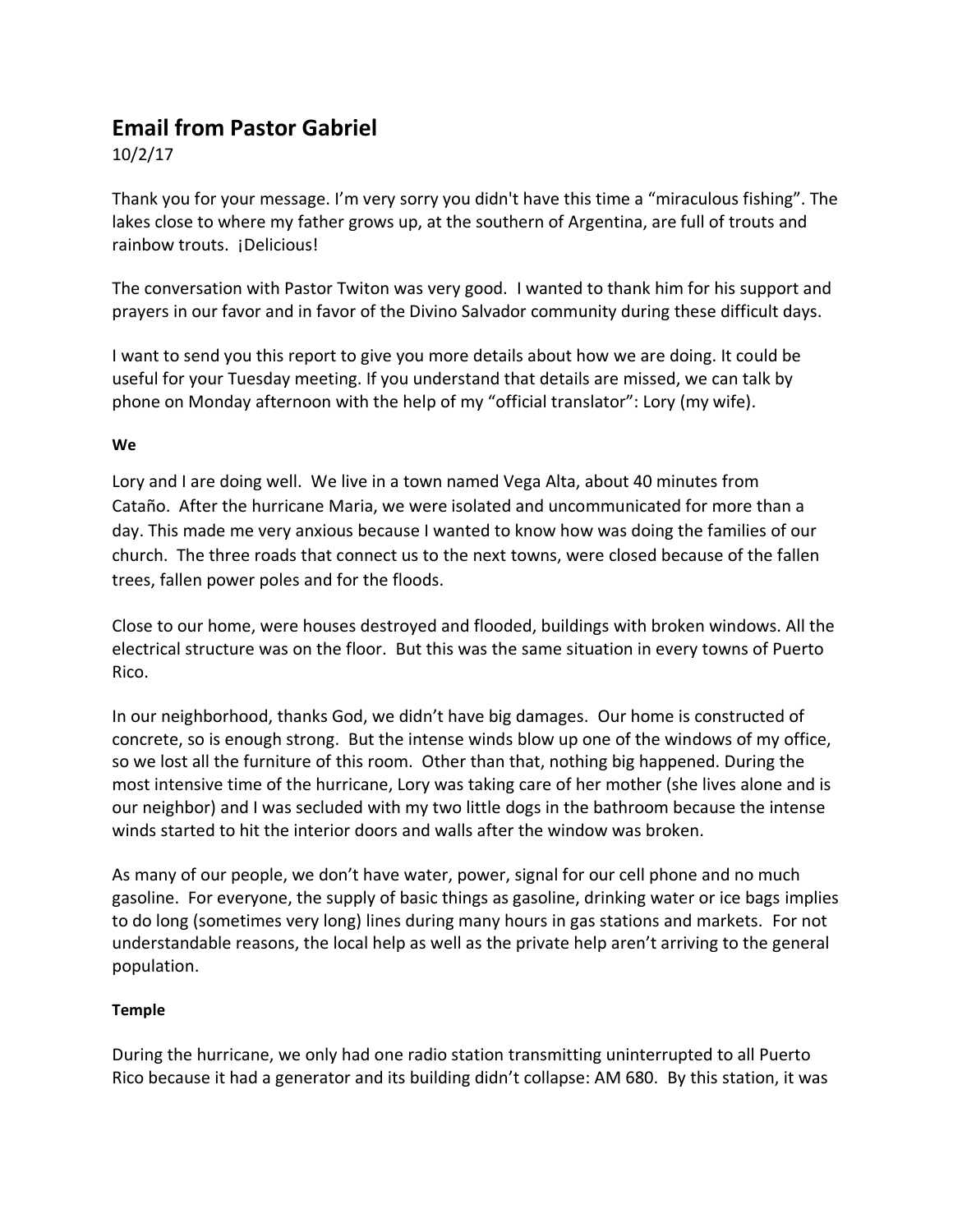heard the news that Cataño was "the town with the no roof church". At that moment, I didn't know that it was referring to our church.

It was very sad to arrive to Cataño and found out the reality of not having roof in our church, all the exterior full of rubbish, and the interior of the temple with abundant water coming in by the windows. Just on the previous Sunday of the hurricane, it was finished the sealing work in the beside meeting room. Thanks God, in this meeting room we didn't have any damage and didn't come in any water. The assembly proposed to pay \$8,000 dollars to seal the roof with the savings of the church and, at the same time, we started in September a campaign to gather money in order to put it back in our saving account (80 families giving 10 dollars monthly and for 10 months). The response of the congregation was very good, and at this moment, the campaign has collected something more than \$2,000 dollars and we continue with it, in spite of the crisis.

The roof of the temple requires a major reparation, which implies to take out the roof remaining and to replace it with a new one. At the beginnings of this year 2017, the assembly asked to make an asbestos study to the roof. We did it and the result was that 5% of the roof of the Divino Salvador temple has asbestos. The company that made the study assured us that the interior of the temple was secure if it didn't have parts of the roof falling or if the roof was not exposed to water / rains. After the hurricane Maria, we lost the zinc in the exterior, so now the roof is exposed to the humidity of the rain and the interior of the temple is not secure anymore to continue having our services inside of it.

The decision we had made was to close the temple until we can work with the roof, and meanwhile, we are having our Sunday services in the next room. We know that we are going to be there for a long time and we need to adapt to this new situation.

This week, we reported the situation of the roof and exteriors in the police station, which is a requirement for FEMA. We also need to report the situation to our insurance company, but because of the paralysis we had had in our island for the last 11 days, it has been very difficult to make some steps.

## **Our people**

God blessed our brothers and sisters from the Divino Salvador of Cataño because they are resilient people! Even though their personal crisis or situations, our Sunday service was held in the meeting room (transformed as our present sanctuary), and it was full of people who came to praise and thank God for His blessings.

At this moment, we had identified 8 families that have been lost everything (houses, cars, clothes) and other 11 families who have suffered major damages in their properties and have different needs, specially food.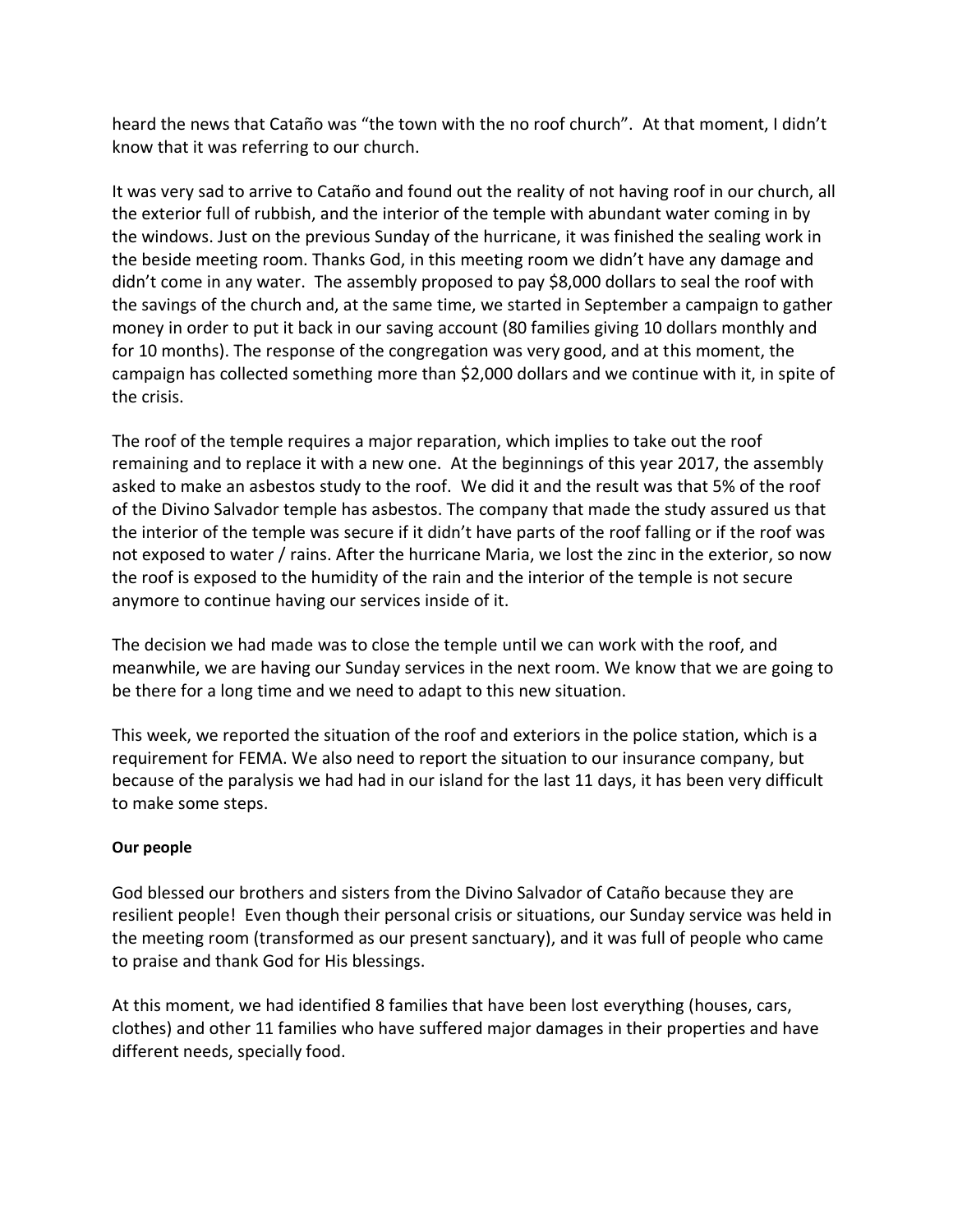Today, I met with the executive committee and the finance committee and decided to manage immediately the most urgent needs. Meantime the help of FEMA arrives, we separated temporally from our church savings \$3,600 dollars to buy food and first need stuffs for the identified families. We are going to do that with Econo Supermarket since I know the manager because she helped us with food vouchers before.

Tomorrow Monday, I will meet with the manager of this supermarket to pay her with a check of the church to get the food vouchers and to deliver them to the families in need during the day.

A second phase managing this crisis, will be to help the families that lost everything buying them clothes. In money matter, the finance committee sees itself limited because all the operating system of the Cooperative where we save the money, it has also been damaged by the hurricane.

Eleven days after the hurricane, families who lost everything, haven't received a big top (tent) from FEMA. Some still staying in shelter (public schools transformed in shelters) and our church will be the first institution helping them in a concrete way.

## **ELCA**

I received the news that the national church will send an airplane with provisions to be delivered in the different churches in Puerto Rico. I don't know when this will be. The limited communication because of the poor signal, makes very difficult to coordinate this effort at a synodal level. I only have news from three of the Pastors of our synod. I'm concerned because I don't know how the rest is doing, including our bishop. I don't have any information about them.

## **Needs**

The property committee of the church asked me to transmit you the need that we have of an energy generator for our services and office works at the church. A generator will allow us to connect fans and to have a small audio system and a keyboard. In addition, we could use our photocopier to print out our bulletins and make some office works.

Last week, we had our worship service a capella. Today, we had a small speaker connected by a bluetooth and sang hymns using MP3. Even though we were suffocated because of the heat in the meeting room, it was a gift from God of being together.

Because of the crisis in the island, it is not possible to get a generator at this moment. Again, the signal is limited and the connection is very poor and slow, but I'm committed to send you all the photos that I have when it will be possible.

Please, let me know if you need additional information.

## **Prayers**